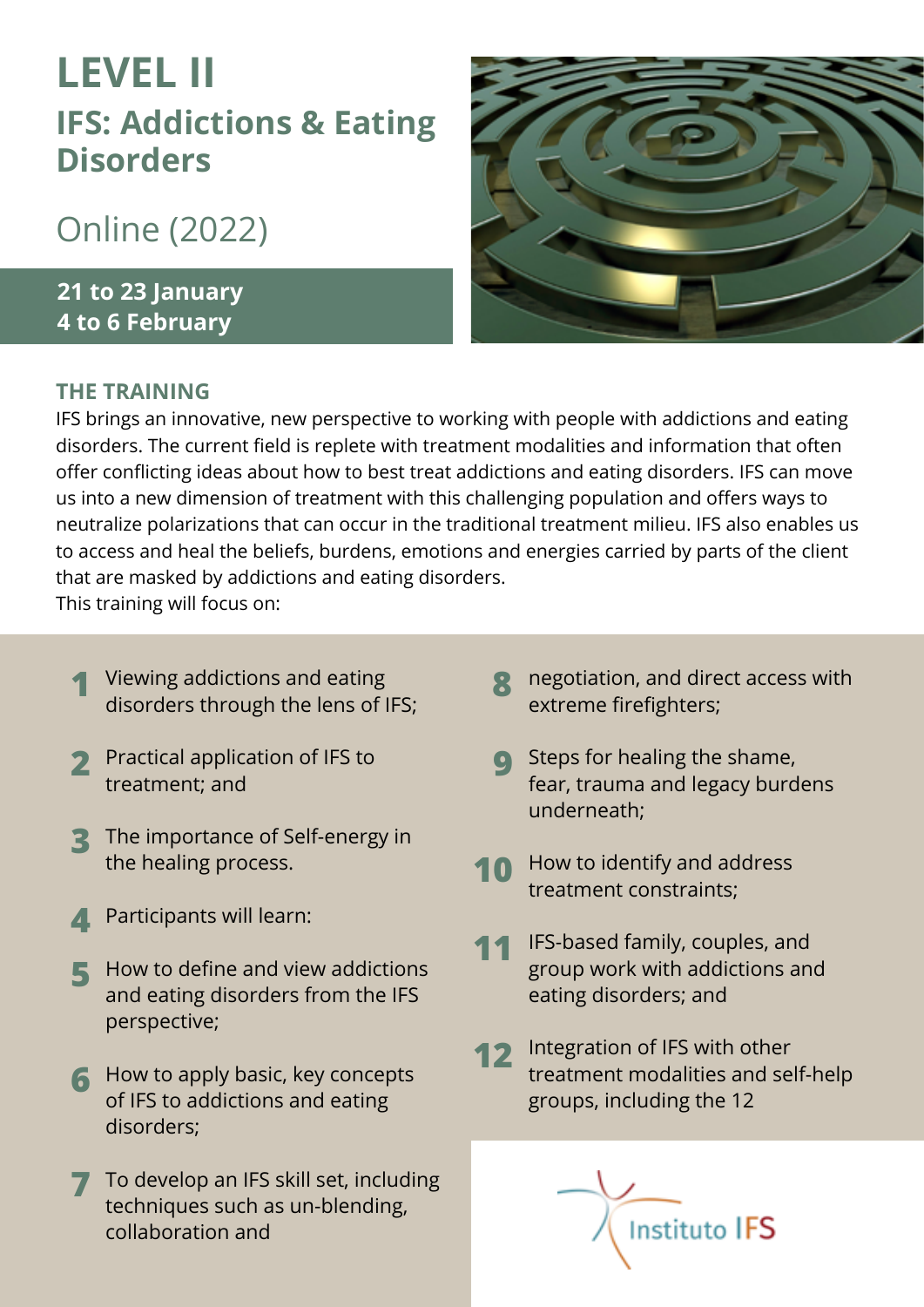IFS theory and technique are important, but knowledge of the impact our selves and our parts have on clients is essential for a positive outcome. In the safe and nurturing atmosphere of the training, participants will be invited to explore their own parts that may affect their work with clients. In this context, participants will be encouraged to:

- Recognize and acknowledge their personal beliefs and reactions towards addictions and eating disorders (extreme firefighters); **1**
- Explore their cultural/legacy burdens regarding addictions and eating **2** disorders; and
- Experience ways to access and maintain Self-energy when working with **3** clients.

**Format: The format includes lecture, large and small group discussion,** experiential exercises, practice in groups, and live demonstration.